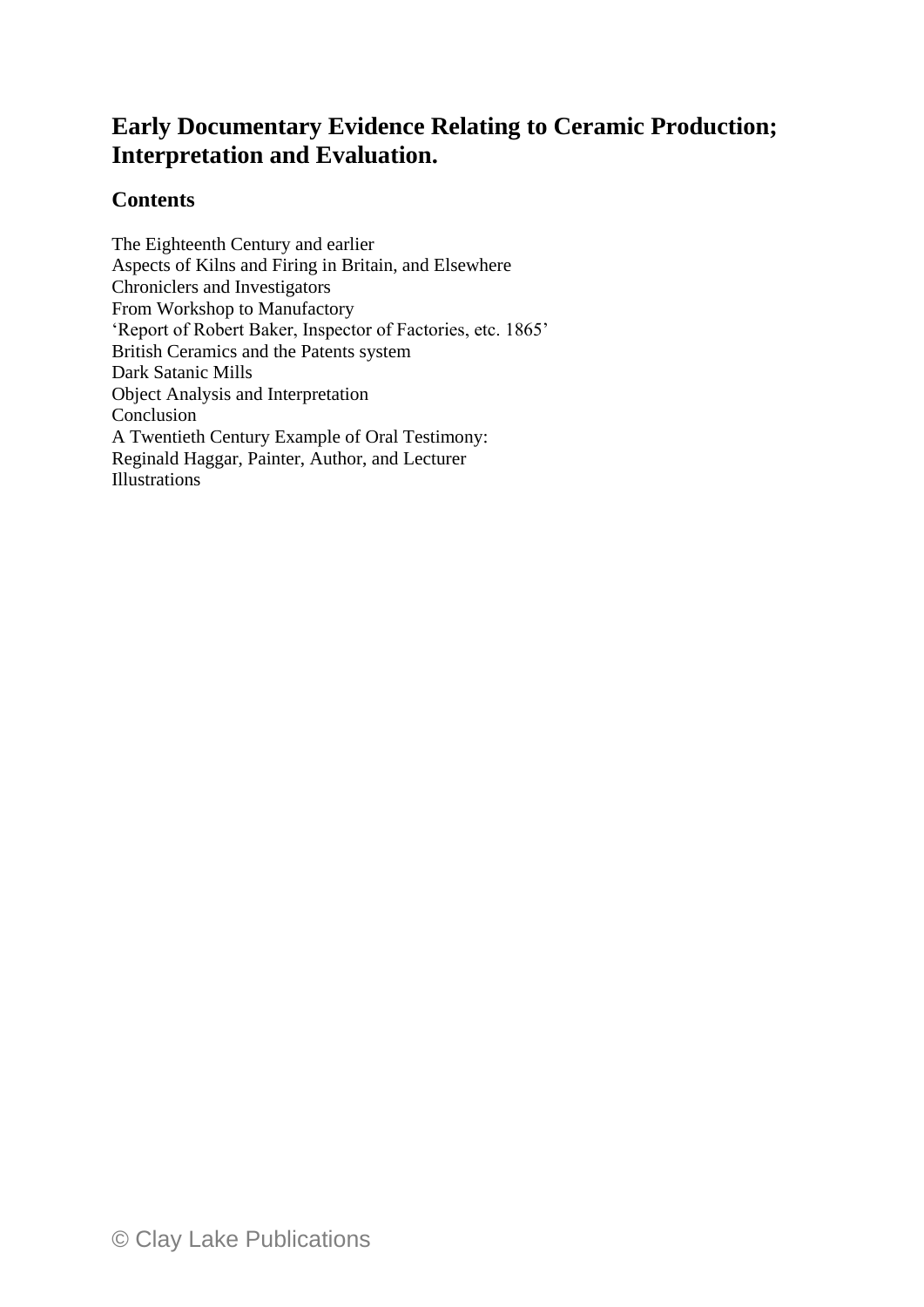## **Introduction.**

Having read a newspaper or text book we like to believe that it contains an accurate version of an idea or ideas arising out of the author's research or experience. It is, however, occasionally the case that this cannot be a universally applicable assumption for reasons ranging from individual bias to errors in interpretation. As a general principle if the subject under consideration is otherwise well documented and occurred within living memory, it will possibly prove more readily acceptable, and accordingly in less need of close scrutiny. In contrast, personalities and events from the distant past will have attracted the attentions of later historians and generated critical analysis, in some cases leading to statements and beliefs that do not endorse their sources.

In the sections to follow I have focused on a selection of writings on the subject of an area of history which has occupied my time and interest over several decades. It is also relative to my home county of Staffordshire, specifically its once principal industry of ceramic manufacture..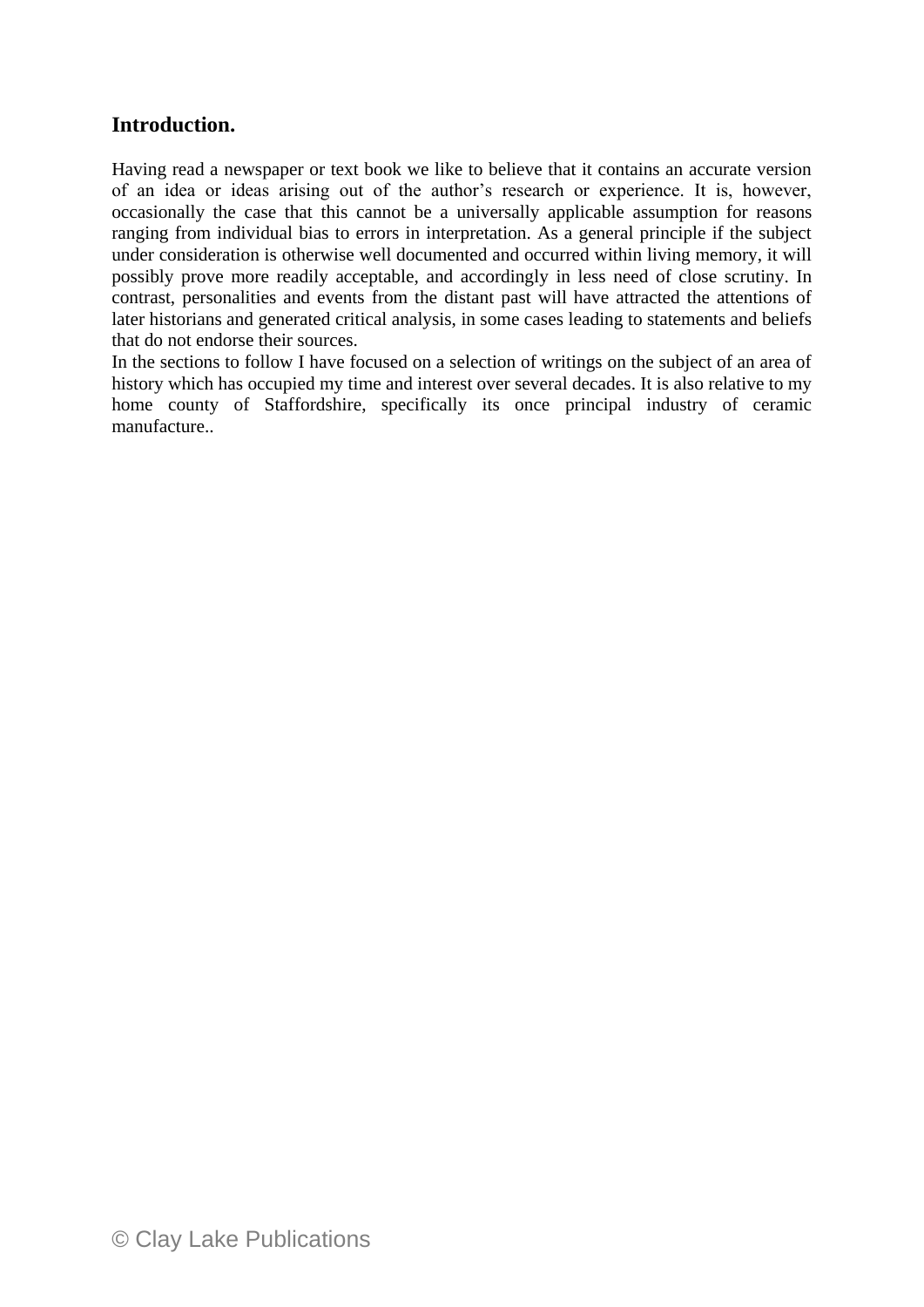## **The Eighteenth century and earlier.** +

Pictorial representations and accounts of pottery making were extremely rare prior to the invention of printed books, and even following i the appearance of published works it was a subject that lacked wide attention because pot making was not believed to warrant serious consideration, with some important exceptions, until the sixteen hundreds. Unlike precious metal items its essential raw materials, basically different types of clay, possessed a low economic value. Even its underlying technology, prior to the sixteenth century, was mainly limited to considerations surrounding firing. It is, therefore, significant that a manuscript compiled by Cipriano Piccolpasso in circa 1548, to which he gave the title, Three Books of the Potter's Art, is widely recognized as the most important document of its type to exist from the period before circa 1700. The importance of Piccolpasso's Treatise is its descriptions of practices underlying the production of what many acknowledge to be the most impressive category of European earthenware available at the time, a ware known as Italian maiolica. Maiolica, with origins which preceded its first appearance in Italy in the fifteenth century was based on practices first developed in the Near East at an uncertain point in the eleventh to twelfth centuries AD. Trade links between Persia, Turkey and North Africa carried aspects of its technology to regions in Southern Spain, giving rise to an impressive ware known as Hispano Moresque; leading centres of its production emerged at Malaga, Manises and Valencia. In due course a mercantile trade was developed between Southern Spain and the island of Majorca, resulting from the island's traders taking advantage of an affluent market in Renaissance Italy for a product of high quality. Incidentally, the link with Majorca is believed to have been the origin of the word maiolica out of uncertainty surrounding the ware's actual place of manufacture.

In evaluating these early Spanish lustre-painted wares it is enlightening to identify what potters in pre sixteenth century Italy and the rest of Europe were making. The later medieval period saw the appearance of largely hollow ware forms, principally jugs, partly coated with copper and iron-stained lead glazes. In comparison with the fine Spanish wares they might have been judged unsophisticated, and in some cases even crude. In view of the apparent simplicity of these essentially utilitarian vessels, their single colour glazes, which rarely covered more than half of the vessel's surface, hardly served a purely practical purpose their presence being mainly added for the purpose of a decorative effect; glazes that were also based upon readily available materials and elementary compositions. In comparison with Hispano Moresque wares, and Italian maiolica, it becomes immediately apparent that the traditions they each represent are totally different. On the one hand we have in the case of traditional medieval vessels an underlying relatively basic technology developed over generations and on the other a new approach to pottery making which emerged from a combination of imported influences and proto scientific thinking. Indeed, the rich and varied colours which characterize maiolica could not have been invented or rediscovered in the absence of documented experiments and chemically---based practices. It is, however, unfortunate that in the sixteenth century Piccolpasso was lone voice in the dissemination of any kind of analytical understanding of ceramic-related science, a void that was not filled until some two centuries later.

Piccolpasso's treatise did not appear in print until the nineteenth century. In this connection it is important to say that he was not motivated by a wish to make the subject available to a wide readership. Knowledge of a glaze opacified with tin oxide, the essential characteristic of maiolica, was later made available by a process that, unfortunately, we cannot precisely identify, while the decorative patterns associated with istoriato painting (history painting) are believed to have been copied from rare engraved illustrated books which began to appear in the fifteen hundreds, for example, a title by Titus Livius on Roman History. The painted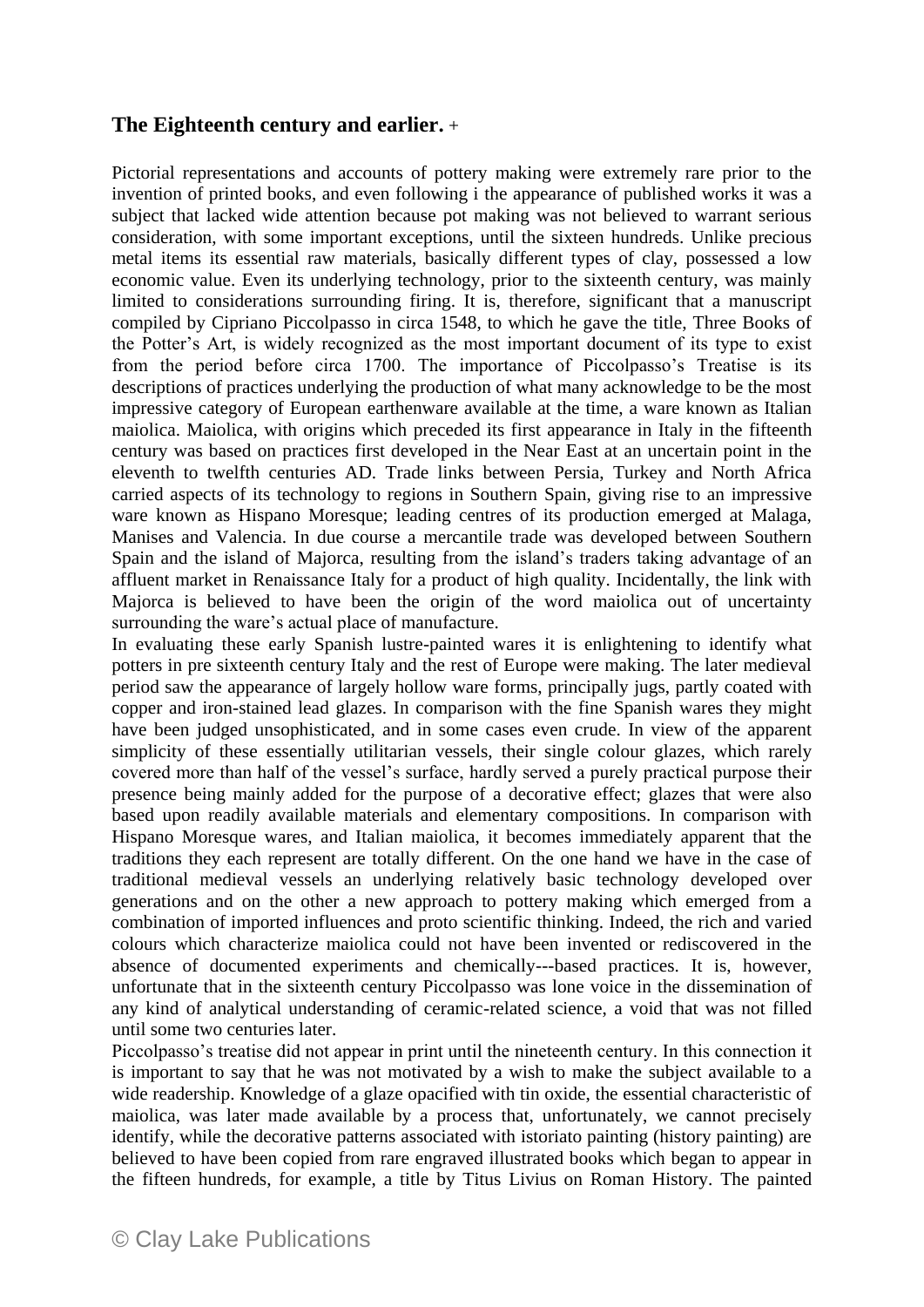decoration on Italian maiolica wares, mainly dishes and platters, largely consisted of biblical themes and classical mythology, subjects that held and appeal for an educated and affluent elite.

Tin glazing which characterised maiolica gave rise to the emergence of regionally differing ceramic traditions throughout Europe. In Britain, for example, it appeared as delft ware or galley ware towards the end of the sixteenth century while later in the Rhinelands it was given the name faience. However, it was a stoneware known as salt-glazed ware that in its earliest form probably preceded maiolica and remained, until later, exclusively German. With the advent of a patents system inventors were provided with a means of protecting their discoveries from competitors, despite an unfortunate feature of patents' administration that the protection it conferred was limited, at least initially, to national boundaries. In practice this was a limitation which allowed others outside the control of its jurisdiction to imitate virtually without restriction.

The first known British potter to benefit by this loophole was John Dwight. Before becoming actively involved in making salt-glazed wares he was employed as a secretary to succeeding Bishops of Chester, an appointment which would probably have introduced him to the mineral deposits of North Staffordshire. Chester and the area we now identify as the Potteries are located less than forty miles apart. At this time he would also have been aware of saltglazed wares being brought into the country from Germany and the Low Countries, and which were already well known here via their use as containers for Rhenish wines. Being unlike any contemporary British products they possessed a value, even when emptied of their alcohol contents, hence their survival to modern times. The ware's most characteristic form at this time (the 1670s) was what became the bellarmine, a name said to have originated in the use of an applied seal ornamented with a relief portraying Cardinal Bellarmine- a somewhat notorious cleric of the period, with a reputation for persecuting members of the Protestant faith. In view of Dwight's religious appointments he would probably have been very much aware of Cardinal Bellarmine's notoriety. It was, however, the commercial potential of salt-glazing that led to Dwight taking out of a competing patent in 1672.

While it was not the first British patent application registered for a purpose relating to ceramic innovations it certainly holds the distinction of being preeminent in being put into practice with tangible results. A second claim demanding clarification in connection with Dwight's patent concerns the use of terms which in isolation could prove misleading. For example, the word porcelain which, since the nineteenth century, has been interpreted as meaning a dense, usually white, translucent composition with its origins in a ware conforming to this description invented at an uncertain date in late thirteenth century China. Since the late medieval period potters in Europe had unsuccessfully attempted the exact replication of porcelain. The Chinese had succeeded in formulating a recipe made up from a clay we identify as kaolin or china clay which they combined with a flux consisting of a mixture of the said clay, and a mineral flux identified as petuntse or, in Europe, felspar or china stone. In the absence of a flux with a lower fusion point than felspar, porcelain required being subjected to temperatures in excess of twelve hundred degrees centigrade. It was not, however, until the eighteenth century that a European potter was able to claim a legitimate level of success in reproducing the characteristics of true, hard- paste porcelain, despite a small number of European potters having achieved a degree of success in creating translucency in a white-firing clay by substituting a glassy alternative for the much more refractory mineral felspar. That success in this connection was invariably the outcome of adequately funded experiments accelerating their progression was clearly beyond the means of most jobbing potters; patronage was clearly the required factor in taking part in the porcelain phenomenon.